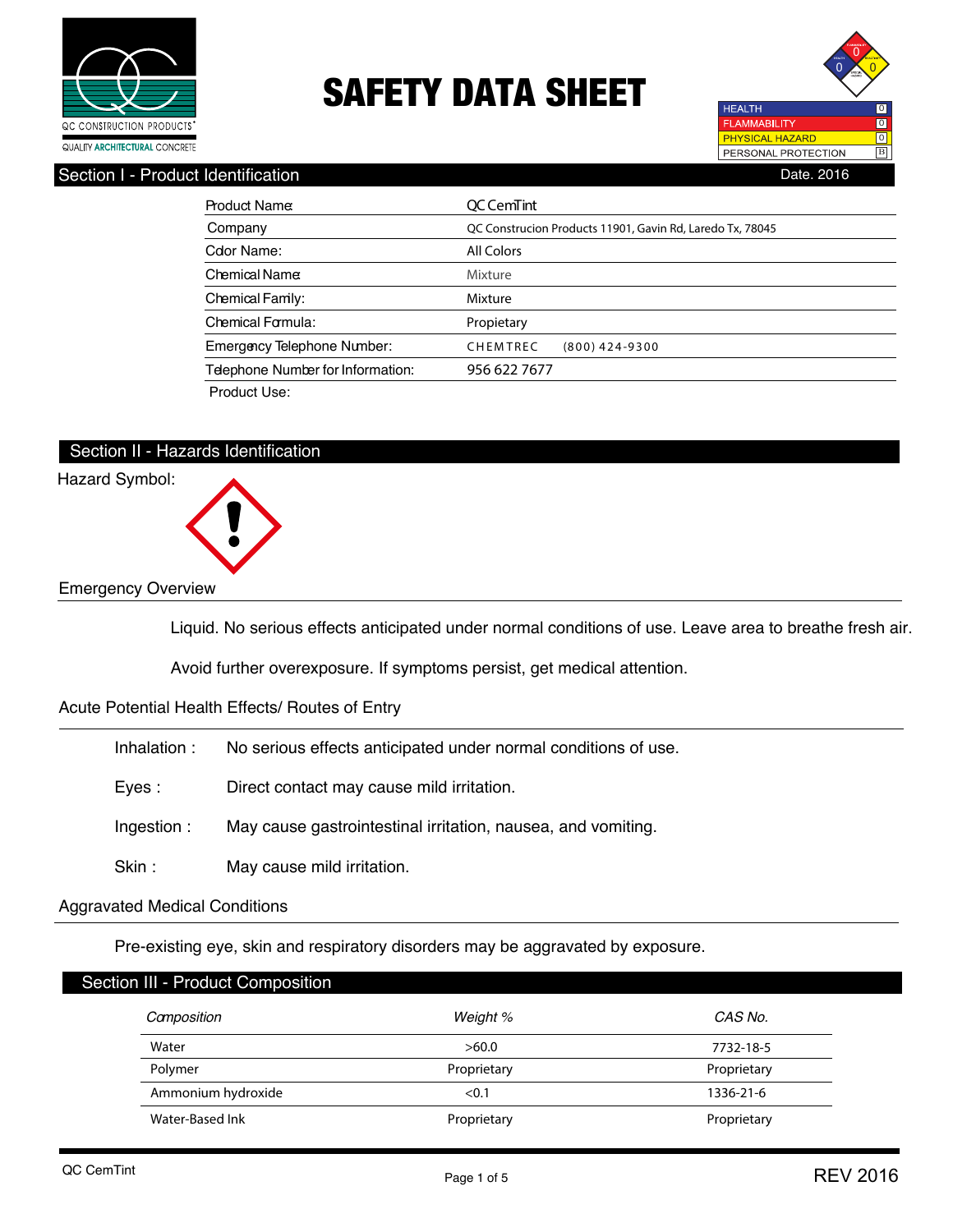## Section IV - First Aid Measures

| Inhalation:   | Leave area to breathe fresh air. Avoid further overexposure. If symptoms persist, get medical<br>attention.                                                         |
|---------------|---------------------------------------------------------------------------------------------------------------------------------------------------------------------|
| Eye contact:  | Flush with water for 15 minutes. If irritation persists, get medical attention.                                                                                     |
| Skin contact: | Wash area of contact thoroughly with hand cleaner followed by soap and water. If irritation,<br>rash or other disorders develop, get medical attention immediately. |
| Ingestion:    | Get medical attention. Do not induce vomiting.                                                                                                                      |

## Section V - Fire Fighting Measure

| Flash point :                     | Not available.                                                       |
|-----------------------------------|----------------------------------------------------------------------|
| Method:                           | Not applicable.                                                      |
| Lower explosion limit :           | Not available.                                                       |
| Upper explosion limit :           | Not available.                                                       |
| Autoignition temperature :        | Not available.                                                       |
| Extinguishing media:              | This product is not expected to burn under normal conditions of use. |
| Fire and explosion<br>conditions: | This product not expected to ignite under normal conditions of use.  |

## Section VI - Accidental Release Measures

Transfer to appropriate container for disposal. Stop flow. Contain spill. Keep out of water courses. Absorb spill in sand, earth or other suitable material. Transfer to appropriate container for disposal. Use appropriate protective equipment. Avoid contact with material.

## Section VII - Handling and Storage

Handle in compliance with common hygienic practices. Clean hands thoroughly after handling. Keep from freezing. Do not use in confined or poorly ventilated areas. Prevent inhalation of vapor, ingestion, and contact with skin eyes and clothing. Keep container closed when not in use. Precautions also apply to emptied containers. Store in sealed containers in a dry, ventilated warehouse location above freezing.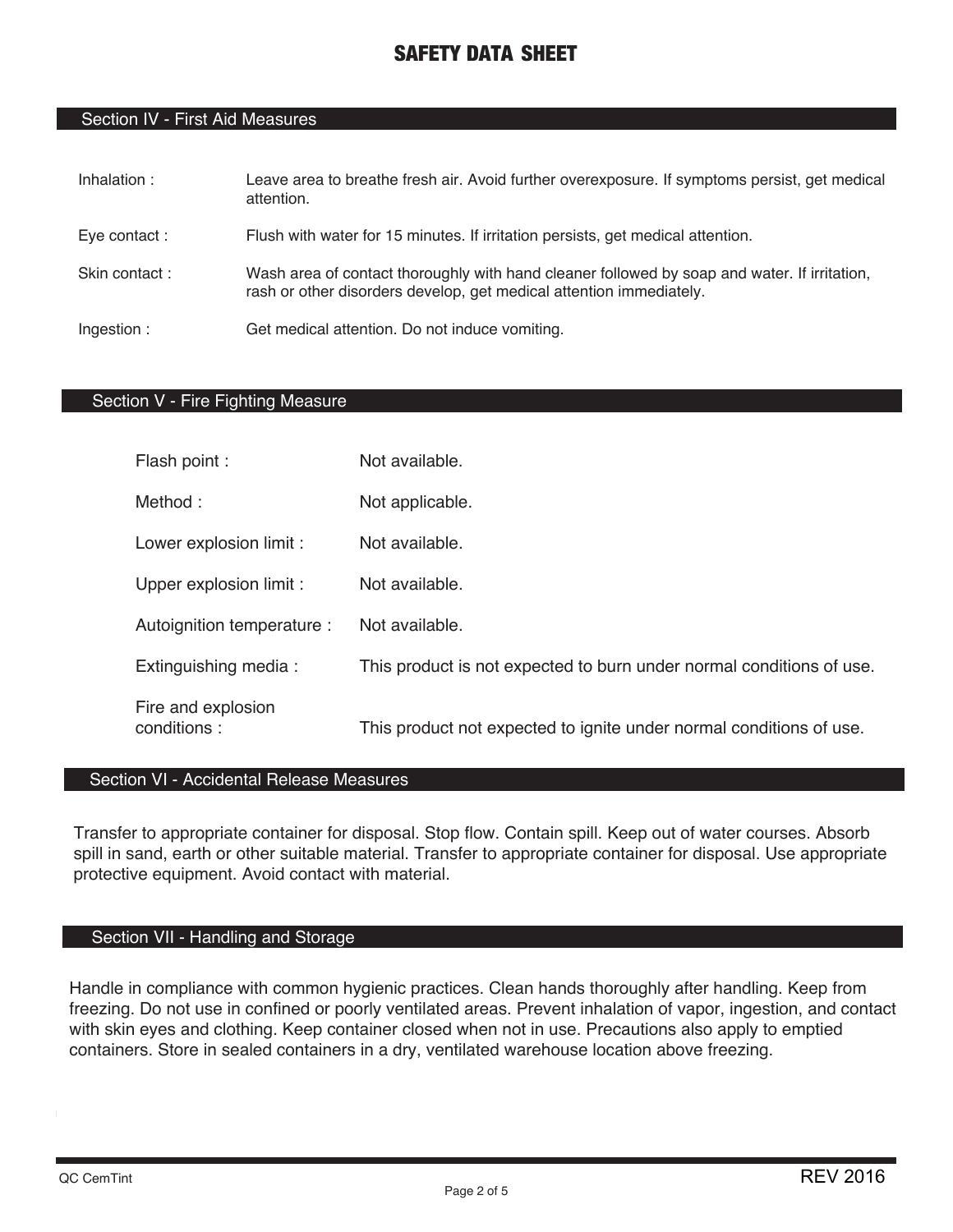## Section VIII - Exposure Controls / Personal Protection

**Personal protection equipment**



| Respiratory protection:   | Not required under normal conditions of use. Wear appropriate, NIOSH/MSHA approved<br>respirator with combination particulate filter and vapor/gas removing cartridge when the<br>ventilation is not adequate or if it is necessary to abrade or grind surfaces coated with this<br>product. |                                               |                              |       |
|---------------------------|----------------------------------------------------------------------------------------------------------------------------------------------------------------------------------------------------------------------------------------------------------------------------------------------|-----------------------------------------------|------------------------------|-------|
| Hand protection:          | Use suitable impervious rubber or vinyl gloves and protective apparel to reduce exposure.                                                                                                                                                                                                    |                                               |                              |       |
| Eye protection :          | Wear appropriate eye protection. Wear chemical safety goggles and/or face shield to prevent<br>eye contact. Do not wear contact lenses. Do not touch eyes with contaminated body parts or<br>materials. Have eye washing facilities readily available.                                       |                                               |                              |       |
| Skin and body protection: | Prevent contact with shoes and clothing. Use rubber apron and overshoes.                                                                                                                                                                                                                     |                                               |                              |       |
| Protective measures :     | Other equipment not normally required. Use professional judgment in the selection, care, and use.                                                                                                                                                                                            |                                               |                              |       |
| Engineering measures:     | Not required under normal conditions of use. Use local exhaust when the general ventilation is ina<br>dequate.                                                                                                                                                                               |                                               |                              |       |
| <b>Chemical Name:</b>     | <b>CAS Number:</b>                                                                                                                                                                                                                                                                           | Regulatión:                                   | Limit:                       | Form: |
| Ammonium hydroxide        | 1336-21-6                                                                                                                                                                                                                                                                                    | ACGIH TWA:<br><b>ACGIH STEL:</b><br>OSHA PEL: | 25 ppm<br>35 ppm<br>35 mg/m3 |       |

## Section IX - Physical and Chemical Properties

| Specific Gravity (H2O=1): | >1.0               |
|---------------------------|--------------------|
| <b>Boiling Point:</b>     | 212 °F (100 °C)    |
| <b>Melting Point:</b>     | N/A                |
| Vapor Pressure:           | N/A                |
| <b>Vapor Density:</b>     | $<$ 1              |
| <b>Evaporation Rate:</b>  | <1 (Butyl acetate) |
| Solubility In Water:      | Miscible           |
|                           |                    |

## Section X - Reactivity / Estability

| Reactivity:                            | Stable            |
|----------------------------------------|-------------------|
| Incompatibilities:                     | None              |
| Decomposition or Byproducts:           | None              |
| Hazardous Polymerization:              | Will not occur.   |
| Conditions to Avoid:                   | N/A               |
| Section XI - Toxicological Information |                   |
| Ammonium hydroxide                     | CAS No. 1336-21-6 |

**Acute oral toxicity (LD-50 oral) 350 mg/kg ( Rat )**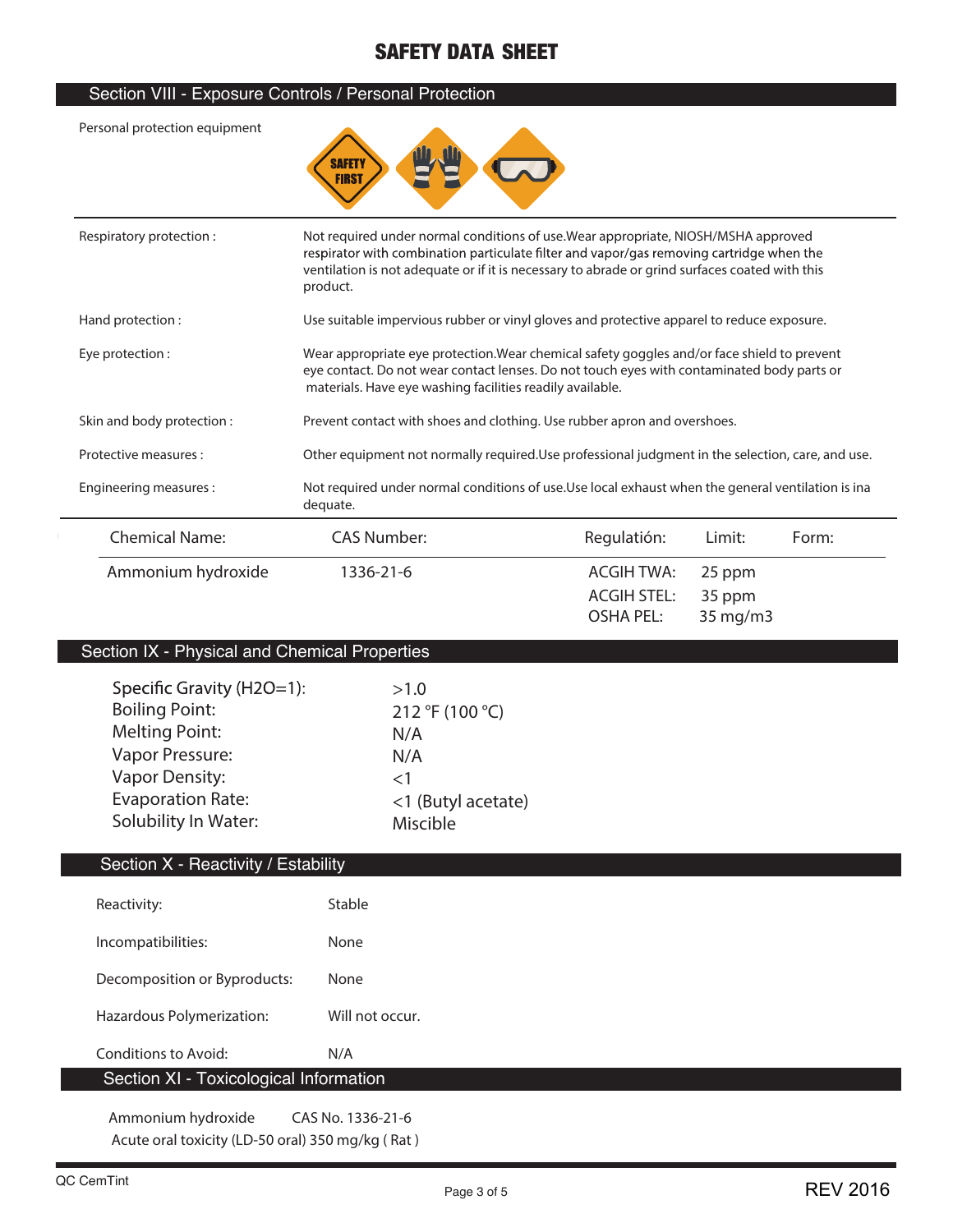## Section XII - Ecological Information

**No Data Available**

## Section XIII - Disposal Considerations

**Disposal Method : Not regulated under RCRA. Dispose of in compliance with state and local regulations.**

### Section XIV - Transportation / Shipping Data

TDG / DOT Shipping Description:

**Not regulated**

## Section XV - Regulatory Information

#### North American Inventories:

All components are listed or exempt from the TSCA inventory. This product or its components are listed on, or exempt from the Canadian Domestic Substances List.

U.S. Federal Regulations:

SARA 313 Components : None present or none present in regulated quantities. SARA 311/312 Hazards : Acute Health Hazard OSHA Hazardous Components : Ammonium hydroxide CAS:1336-21-6 OSHA Flammability : Not Regulated

U.S. State Regulations:

Penn RTK Components :

|                     | Water<br>Polymer | CAS:7732-18-5<br>Proprietary |
|---------------------|------------------|------------------------------|
| NJ RTK Components : | Water            | CAS:7732-18-5                |
|                     | Polymer          | Proprietary                  |

## Section XVI - Other Information

HMIS Rating :

| HEALT        |     | $0 =$ Minimum  |
|--------------|-----|----------------|
| FLAMMABILITY | - റ | $1 =$ Slight   |
| REACTIVITY   |     | $2 =$ Moderate |
| PPF.         |     | $3 =$ Serious  |